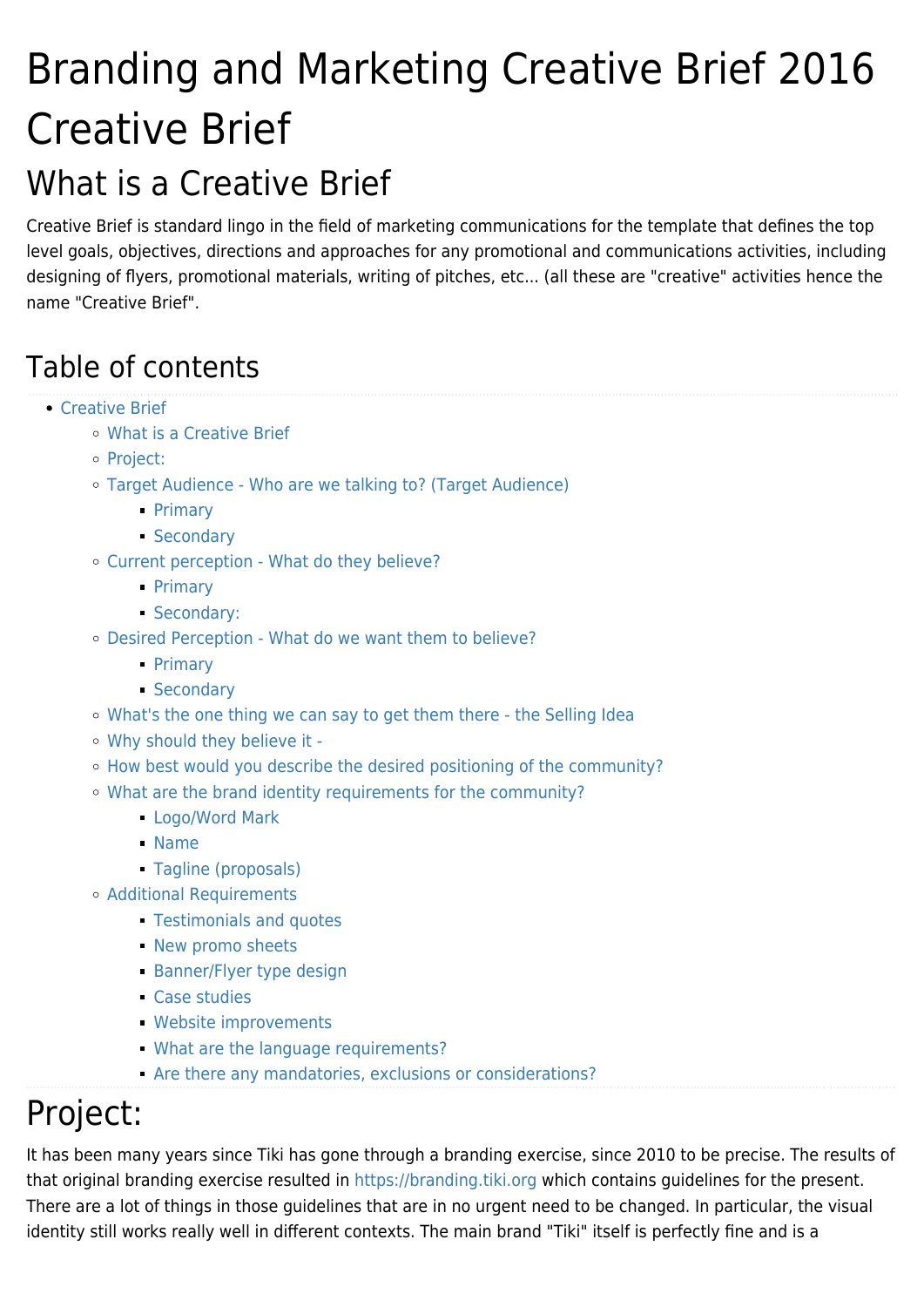registered trademark.

However, two aspects of the branding have been identified by current community leaders as problematic:

The full name of Tiki (Tiki Wiki CMS Groupware) is too long, conveys too many ideas, and for various reasons the word Groupware is not effective at communicating what Tiki is. Hence, it has been proposed to drop the word "Groupware" from the name.

The current taglines that have been used in various Tiki communications [\(https://branding.tiki.org/Tagline\)](https://branding.tiki.org/Tagline) are based on the message that "Tiki is an extremely powerful system that can do everything". However, it is now recognized that saying that "Tiki can do everything" can in fact amount to saying nothing. There is also better recognition of who is our key target audience.

We would like to resolve this before developing new marketing materials

## Target Audience - Who are we talking to? (Target Audience) Primary

#### **Consultants**

People who provide web-based solutions using Tiki to paying end-customers. These could be large companies, small businesses or independent consultants. Although in principle their size does not matter, we ought to at first be targeting independent consultants and smaller companies (2 - 50 people) as larger companies are likely to request enterprise system capabilities which involve much more.

Tiki community's growth strategy is to increase the number of people who hire developers and other skilled people to work on projects that use Tiki, thus contributing to its ongoing maintenance and improvement.

Skilled and motivated people are needed to bridge the gap between Tiki out-of-the-box and the final product that is delivered, and these typically are service providers to paying customers.

### Secondary

#### **IT employees within companies** or **Enthusiasm hobbyist/vonlunteers Webmasters within organisations** that need a versatile tool

Depending on the company, IT employees may or may not have the time/budget to contribute directly to the Tiki community in ways other than simply using the software. But some of them do.

Hobbyists, volunteers at non-profits, small business owners who implement Tiki solutions for their own use. Some of them can end up being dedicated contributors in the community. On the other hand, these individuals (especially the more technically skilled ones who are the ones we want to attract) are less impacted by marketing but instead tend to do a pretty thorough first-hand job of evaluating what they want to use anyway.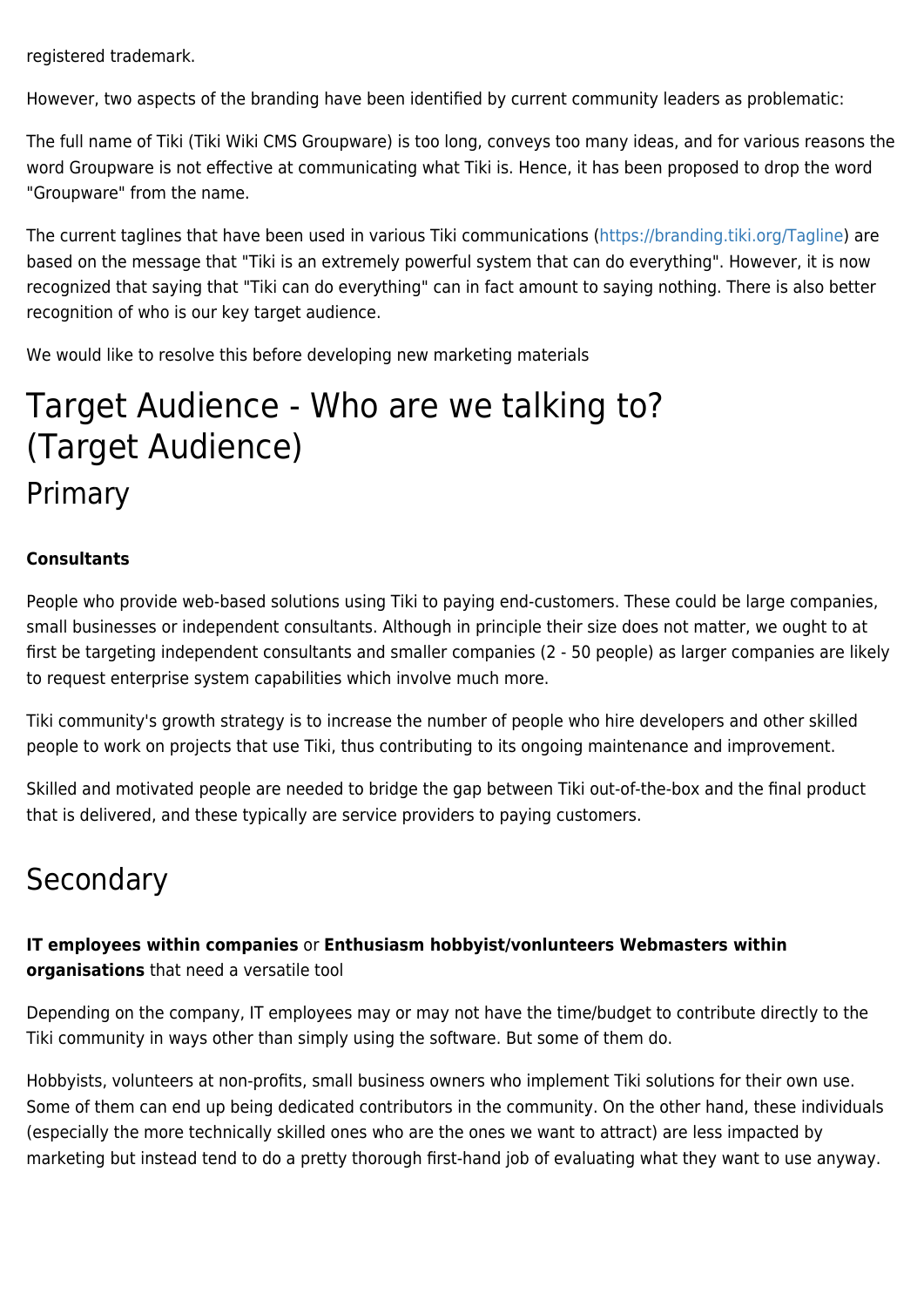## Current perception - What do they believe? Primary

#### **Consultants:**

"As a consultant, my biggest challenge is to provide each customer/client with the solution that suits them best. So I am always looking for an open source platform that can be configured specifically to their business needs.

But, in my best interest, I want to recommend a solution that has all the features that they need - on one platform, so it is totally scalable and can grow with them. Having an expandable solution will help me to suggest improvement I can bill so my business is not based on "one shot" strategy. I want to be the hero when my recommendation makes it easy to add on and update the features that they need.

There are lots of choices out there, but many require managing multiple platforms and slow release times of upgrades. I just want to make my life, and my client's life, as easy as possible while building an ongoing benefit relationship. Being able to predict timelines and being able to activate and de-activate features that are needed - all in the same place - is a big motivator for both me and for them.

Most of my clients are not particularly interested in knowing each and every feature that comes "in the box". They just want to know that they will have what they need - when they need it.

If I were to sum up their desires in a CMS platform, it would be:

- Easy to use in all the ways they want to use it.
- Easy to upgrade
- Secure and easy to maintain
- And won't cost an arm and a leg over and over again.

In their words it would be "No pain and no sticker shock."

If I were to sum up  $my$  desires in a CMS platform, it would be:

- Easy to setup and demonstrate
- Easy to upgrade and easy to maintain
- Secure and controllable (monitoring/perms)
- Offers multiple possibilities for expansion and improvement.
- And keep being a source of revenue upon improvement/new feature request.

I want to be sure that the recommended solution is going to be one that doesn't overwhelm them, but provides the assurances they need to move their business into the future.

And the same assurances are important to me as a consultant. After all, it's my reputation on the line here."

### Secondary:

#### **Customers of Consultants**

Some are IT employees within companies which are detailed below, but also other decision makers in customers that are at the C-level e.g. CIO, CTO, CEO, CMO etc..., and also non-technical project managers or project owners in various departments.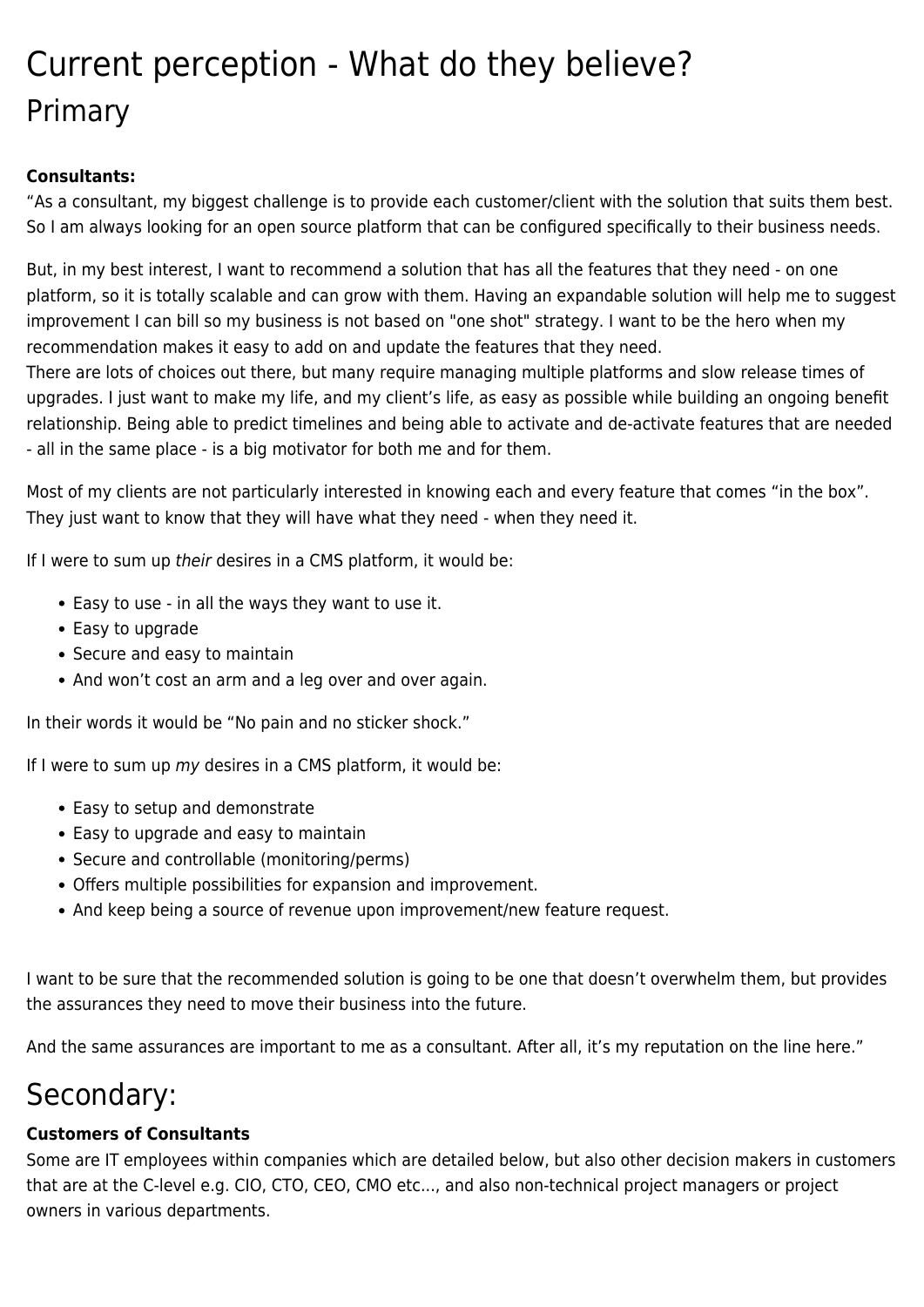#### **IT employees within companies**

"I work for a company that wants to use Tiki. Honestly, I have never heard of it before, so I don't really understand what the benefits would be of using an "open source" solution. I may be even fear "open source" solution as the concept and the benefits of it is unclear to me. I must confess that I haven't had to take a good look at the differences between different CMS systems. I know of [Drupal](https://www.drupal.org), [Magento,](http://magento.com) [MediaWiki](https://www.mediawiki.org) and [WordPress](https://wordpress.org), but have to learn more about an out-of-the-box CMS Solution. What does that mean anyway?

For me, I need to be assured that whatever this is, it's not only easy for me to use - but all the people who work here as well. If it isn't straight forward, all my time will be spent helping people figure out how to use it. Collaboration is the main driver behind the choice to go this way. This company knows that is the way to engage everyone so we want a solution that fulfills that "build it and they will come" scenario. Even better, "build it and they will keep coming". A real collaboration solution.

Comment from bsfez:Among other very powerful arguments:

- Controllability and security patterns (group/perms/category) Tiki is very powerful when you want to control the way the data is accessed, edited and moved from on side to another of your company. It gives right away a "Fort-Knox" impression.
- Wiki ways

Tiki mix Wiki and CMS in a very effective way and it is mind blowing using the search system

- Admin management is made in english compared to the power of the available options the Admin Panels make it all easy
- Trackers can do anything
- $\bullet$  Really multilingual  $+$  collaborative environment

I have deep concerns and questions about seriousness and scale of the project. Questions like "how many people are using it", "Send me a list of Tiki website", "how large is the consultant base" or simply remarks like "it's not like a serious commercial solution" comes often to my mind.

I want to know that adding features is easy for me to do or may require light external support. When someone asks for a specific feature, will it be easy to find? What about security? What about upgrades?

Hopefully, this will be an easy-to-use, easy-to-configure and easy-to-upgrade solution. I want it to make me look good and to be the IT hero in the company."

**Enthusiasm hobbyist/vonlunteers Webmasters within organisations** non-profits, small business owners who implement Tiki solutions for their own use.

"I love being able to share what I do over the internet with people who share my passion". I have reached a cross-roads on my journey where I need more than what I used to handle (wordpress or hosted blog), to trade up to a CMS tool that will be easy to use, and can grow with me as I look to increase my audience and look to collaborate with like-minded folks out there. I hope for an easy transition and also for a user community to help me with this new tool.

I know there are lots of platforms to choose, some that I am a bit familiar with, and many that I don't know. I keep hearing about Open Source and that seems to be the way to go. Word is that some solutions are very restrictive and require 3rd party add-on features. There's a lot of sticker shock out there to when people go to expand. I sure don't want that.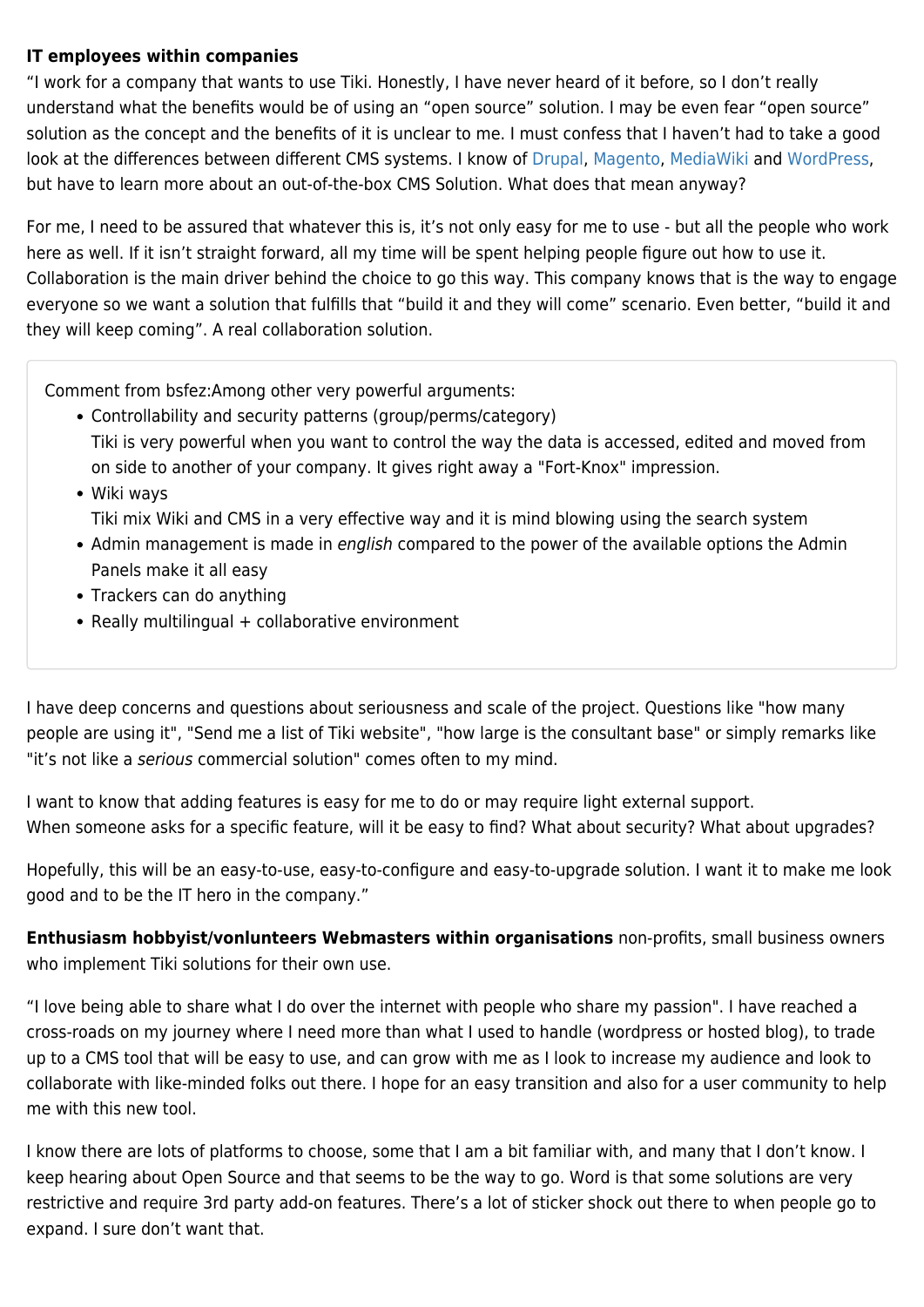Let's face it, a year ago, I wouldn't have thought I would be at this point, so who knows where I will be a year from now? How can I anticipate what my needs will be by then?

I want to choose one platform that will provide me all the features and functions that I need - the last thing I need is to juggle multiple platforms. I want it drop dead easy to add stuff - and to do upgrades.

Another thing on my "want list" is a welcoming online community who can guide me on my journey. I know that being able to share experiences and get support and advice from someone who has "been there" is an incredibly valuable asset - and will feature BIG in my decision.

There are so many reasons I want to make sure I make a choice that is right for me. But mostly, I don't want to spend all my time wrestling my solution - I want a solution that frees me up to follow my passion and supports me all the way."

## Desired Perception - What do we want them to believe? Primary

Consultants:

See [Consultants Survey 2016](https://tiki.org/Consultants-Survey-2016) for more details.

- That it is definitely worthwhile learning Tiki and using it as the primary platform to provide solutions
- That TIki is definitely better and not only better, I can convince my clients (who might be less technically knowledgeable) that it is better as well.
- That it makes good business sense to use Tiki to provide solutions
- That there is a welcoming and helpful community, not only because I obviously will need help in getting started, but I will be willing to contribute back when I can as well (although it's probably a percentages thing, we want to try our best to attract people who will be willing to contribute back rather than just freeriders).

### **Secondary**

- Tiki is a mature and reliable platform
- Tiki has a growing and thriving community and will continue to be supported for years to come
- Tiki will become more and more popular because the ecosystem of consultants is growing and more and more optimistic about its future

## What's the one thing we can say to get them there - the Selling Idea

(Gathering ideas space) Where the very best collaboration happens. The all-in-one, one-for-all collaborative CMS solution. Easy-to-choose, easy-to-use, versatile, collaboration solution. TikiWiki is the easiest/best all-in-one open source solution - for now and for the future.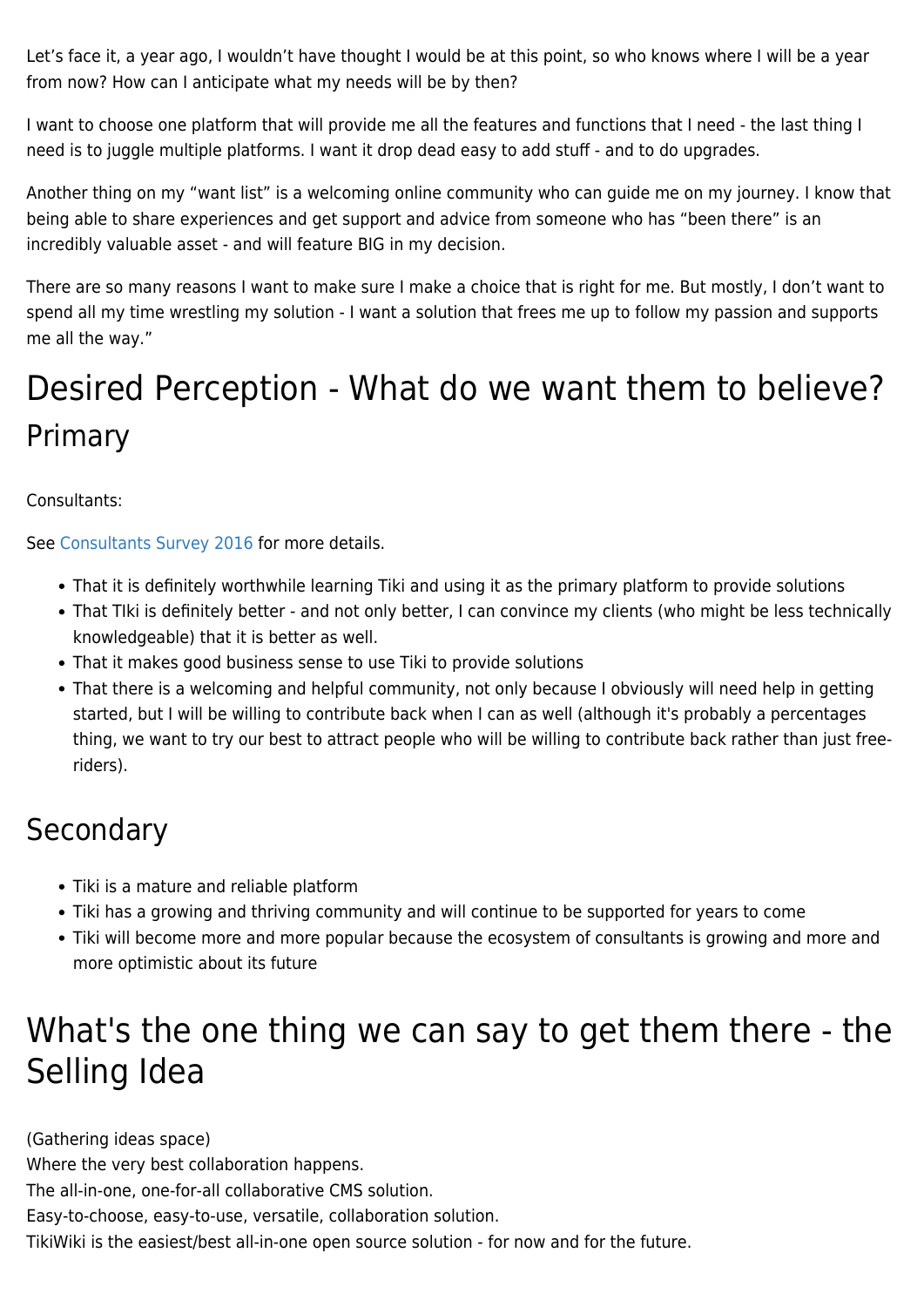Easy to choose (all in one), easy to customize (for features) easy to use (code for consultants AND end users), easy collaboration (features) easy support (community) easy to upgrade(rapid release or LTS).

Turn it on and everything works.

(Out of the box and into the future.)

Out of the box and into the blue.

Create, collaborate and ?????

Success in a box. Out of the box success.

Empowerment in a box.

## Why should they believe it -

Tiki is more centralized. Tiki is the all-in-one model while Drupal (like Joomla!) is the small-core-and-add-whatyou-need model.

Tiki is the CMS with the most built-in features. (from Tiki vs WordPress)

Tiki has all the features built-in (and you just activate/deactivate features), thus, every Tiki instance of a given version has the same code base. This makes it easier for a hosting company and for upgrades.

In Tiki, forums and social networking are done with built-in (optional) features, whereas in WordPress, they are separate projects (Tiki vs WP)

Tiki is easy to configure and customize to exactly what is needed - when it is needed.

Customizability to adapt to different client needs

Everything works with everything:

The whole community collaborates on the features instead of having modules/extensions/plugins which may have incompatibilities. Turn everything on and it will work.

Tiki code is much simpler (more like standard PHP), vs Drupal's multiple abstractions. (from Tiki vs Drupal comparison)

The Tiki code base is much much simpler to make it easy to customize and easy for new developers to participate.

Tiki is much easier to upgrade.(No upgrade pain - no sticker shock) from Drupal comparison.

When Tiki is upgraded, all the features are supported and the upgrade is smooth.

Tiki has more predictable upgrades with a 6-month release schedule - with Long Term Support versions -

Frequently released new versions for people that want the "latest and greatest"

A Long Term Support (LTS) version for users that want less frequent upgrades and still getting all the security fixes

The Community can check daily on upgrade success.

## How best would you describe the desired positioning of the community?

Tiki is an extremely flexible platform that you can configure in different ways to provide reliable and scalable solutions. Once you have configured a solution, it is easy to use that as a template for other projects. Moreover, you can learn from all the other solutions that others in the friendly, welcoming, helpful Tiki Community have created, and use those as templates to get started easily.

## What are the brand identity requirements for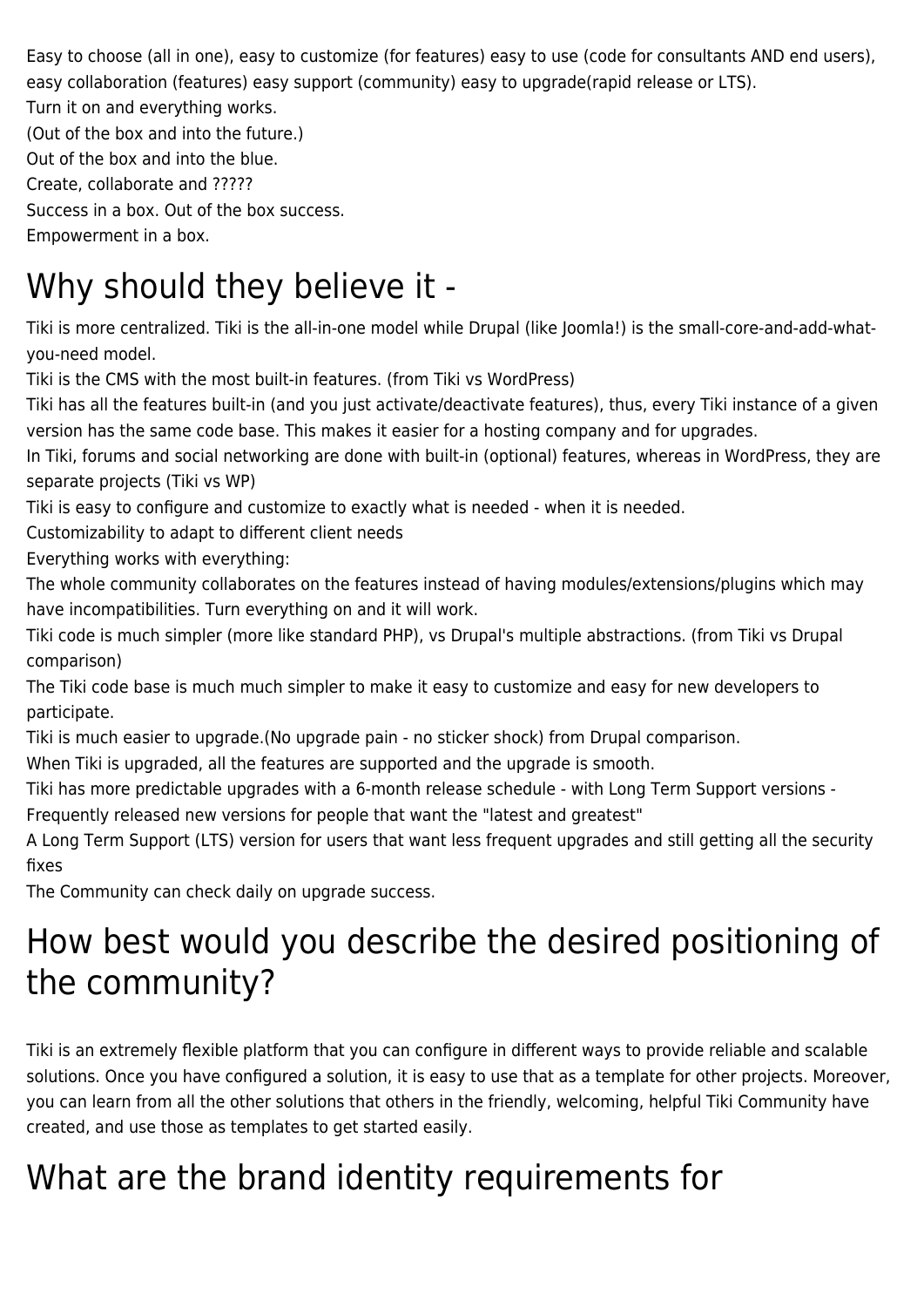## the community? Logo/Word Mark

The existing "diamond" logo that Tiki has is still excellent as the "product logo" and is to continue to be used.

But there is a need for a more expanded visual that would be used, for example, in marketing materials, banners, etc, that would incorporate the "diamond" logo itself.

During the roundtable meeting of 19 May 2016 we agreed on going that direction:  $\pmb{\times}$ 

Pretty much everyone we spoke to liked the cube because:

- 1. It communicates that Tiki can be configured in different ways to create interesting solutions.
- 2. It communications that Tiki has many powerful features.
- 3. It resonates with people who are "smart".
- 4. The Tiki diamond logo has strong branding representation in the centre of the cube.

#### Concerns raised:

- 1. That because "Rubik's cubes" only have one solution, it might be misinterpreted as such. For this reason, we prefer the one where the colors are the same for all sides of the cube, instead of the one where the cube has different coloured sides (like a traditional Rubik's cube).
- 2. That we might be communicating that Tiki is "difficult". But most people felt that it resonates positively with people who are smart and those are the people we want to attract to Tiki anyway, and those people would not interpret the cube as difficult.

The graphic designer who did this has been asked to see if he could take these comments and improve further. One idea was maybe to rotate one edge of the cube at an angle.

Unless there is a better alternative proposed, we felt that the cube was the direction we ought to pursue.

Comments from Synergiq branding team:

- When I see the visual, I see the "Tiki" icon as only one element in the cube NOT the cube, even though it is in the centre. And my understanding is that it IS the cube. I think it needs to be **visually clearer** that Tiki is the super cube that integrates all of the other functionality in the cube. I don't have a specific suggestion on how to do that but the graphic designer might be able to think of something. But thought I would share my concern with it.
- I think that even with each "face" a different colour, it doesn't look like something is "being built" with the various components that are part of the cube. It looks like it is finished. Perhaps some of the blocks within each face need to be different colours to show the "in progress" state.
- Would be amazing to be able to have things move and click on it, but I know that might not be possible in reality.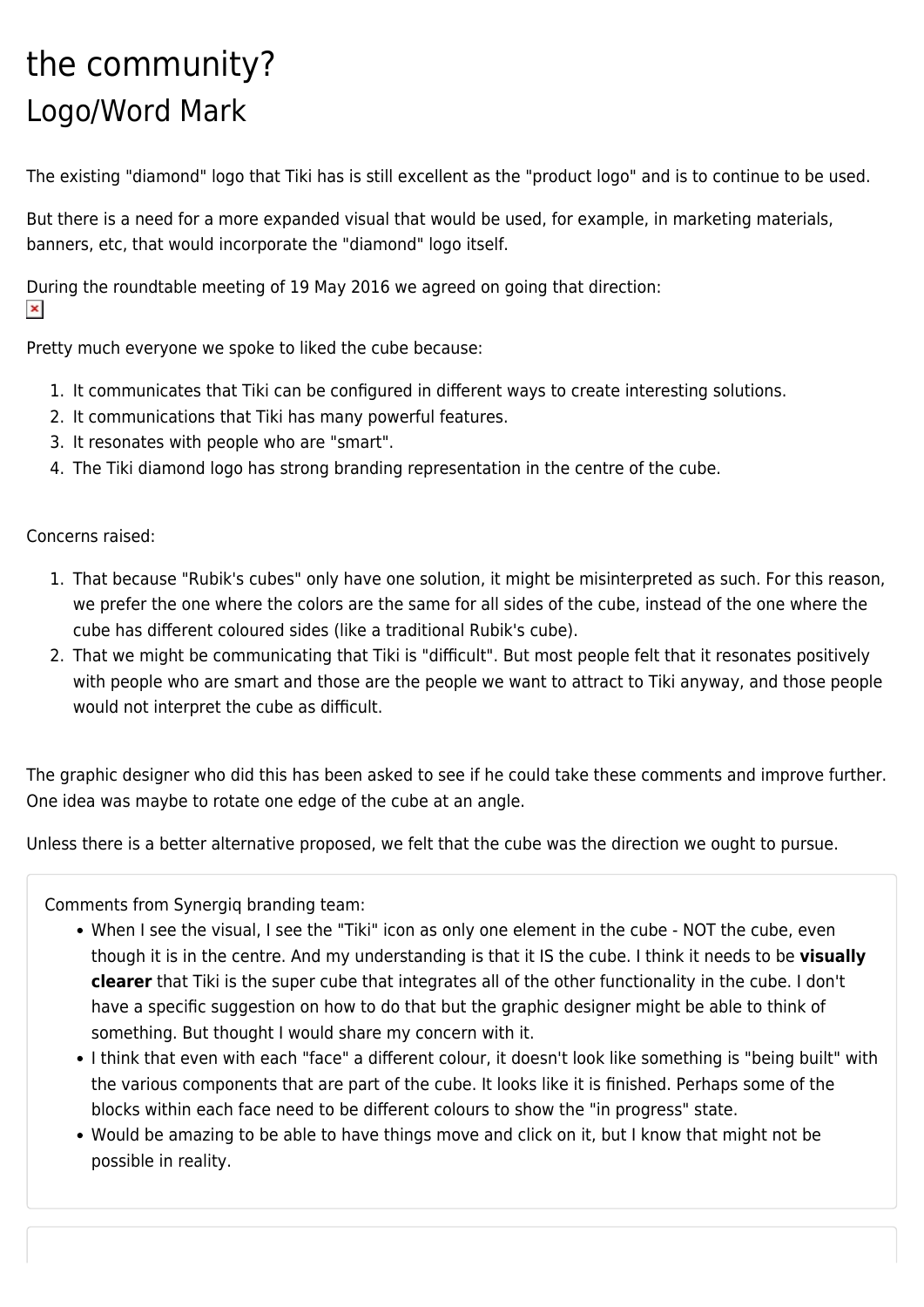Comment from bsfez: During our roundtable meeting it was said that having we'll explore the following: single colour for the cube, having each block or icons inside each block with different colors and yes having it moving would be just great ! ;) ([http://html5rubik.com/tutorial/\)](http://html5rubik.com/tutorial/)

#### $\pmb{\times}$

#### Name

During the roundtable meeting of 19 May 2016 we recommend to use the name of: **"Tiki"**, thus dropping the "Wiki CMS Groupware" part of the full name. **"Tiki"** has already been for all purposes the "short name" for a long time now. Concerns and how to address them:

- Would it be confusing to people if Tiki is still referred to by it's full name in the transition by 3rd parties? It's not so bad, because it is obvious Tiki is short for the full name. But efforts should be taken to communicate to all third parties to inform them of the "name shortening".
- "Tiki" means something in English i.e. the polynesian gods, or Tiki bar, thus when you search for merely "Tiki" in Google, even though tiki.org is on the 1st page you are distracted by the images of polynesian Tiki gods that appear first. If you type "Tiki software" or "Tiki platform", all is fine though. But if you think about it, the problem already exists today - you have to type "Tiki CMS" or "Tiki Wiki" or "Tiki software" to get tiki.org to be number one. And this won't change even after the shortening of the name (as CMS and Wiki will still be keywords for tiki.org as far as Google is concerned as there will be many mentions of those words on our site). If we are really bothered, we could consider using "Tiki software" or "Tiki platform" instead of just "Tiki" in communications, or use "Software" or "Platform" in the tagline.

Comment from Synergiq branding team: We think first of all that shortening the name to "Tiki" is a good idea. Wiki is too generic. Tiki is already what people are calling it, so we don't really see a downside. Those who don't know it yet will get to know it as Tiki. As for the search issue, in the category, for example, Drupal and Joomla don't describe themselves - though in the search results, they do say CMS or web platform. So it's just a matter of making sure a proper description is provided to the search engines.

#### $\pmb{\times}$

### Tagline (proposals)

Please see [Tagline Shortlist](https://tiki.org/Tagline-Shortlist) for a shortlist built from this proposed list.

All-in-one, out of the box! A Magic Box for Web Solutions A Smarter Web Toolkit Build your own site, out of the box Conceive, Publish and Expend your web Content Management Toolkit for the Web Embed ingeniously content, communication and data for the web Forget about limitation Free Open Source Web Free Open Source Web Toolkit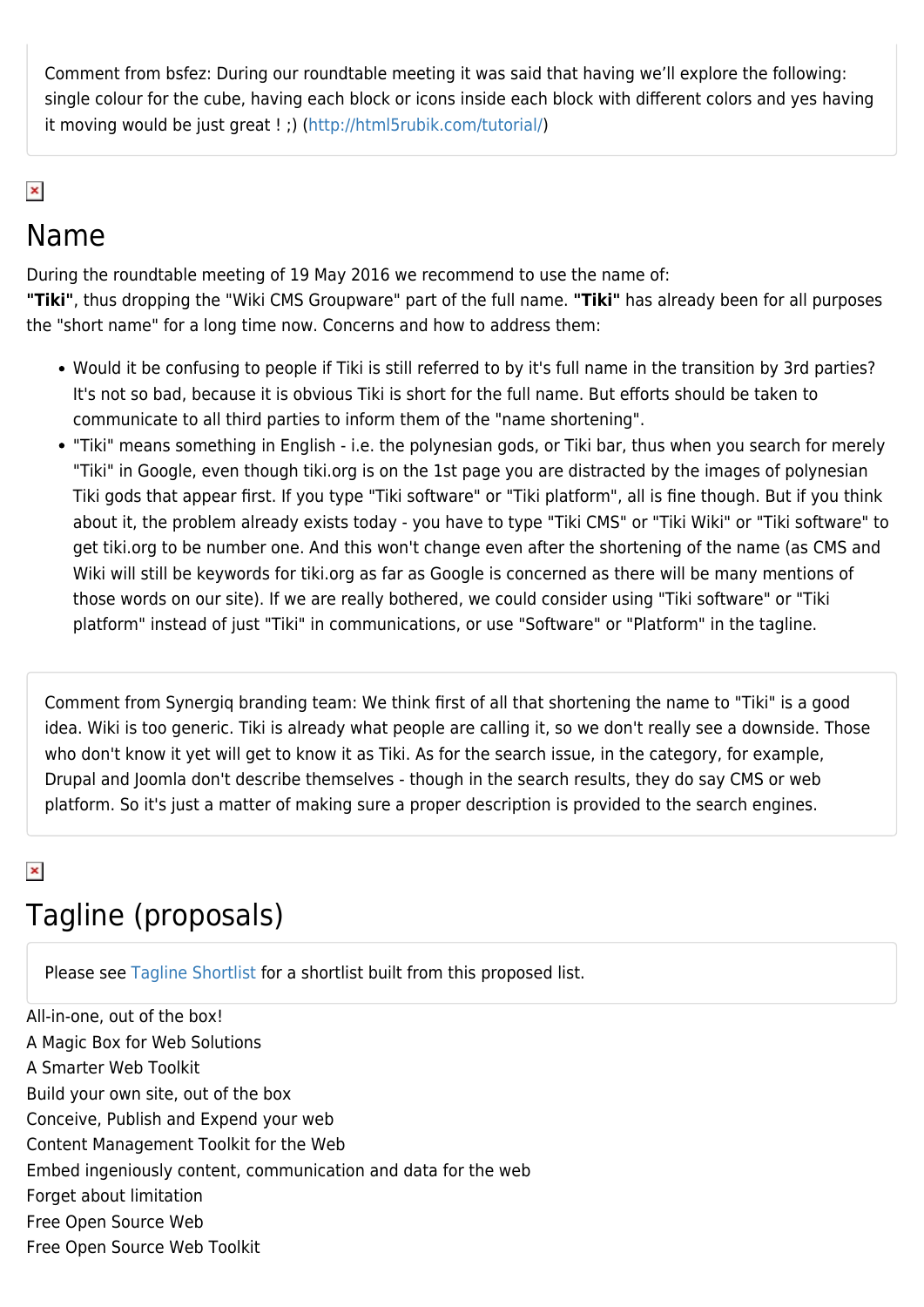Install, Customize, Publish! Integrated K<sup>nowledge</sup> Toolkit for the Web Open Source Web Toolkit Open Source Wiki & Content Management Solution Software for Web Solutions Software for Your Web Solution The enhanced toolbox to build and manage your web The Smarter Solution for Your Web Needs Toolkit for Web Presence Web application bricks that make everything possible Web Content Management Toolkit Web Content Management Toolkit Wiki & Content Management Solution Your Web Solutions Platform Your Web Solutions Toolkit **T**oolbox of **I**ntegrated **K**nowledge **I**nfrastructure **T**oolkit of **I**ntegrated **K**nowledge **I**nfrastructure

It has been noted that Drupal has an "action oriented" tagline "Build something amazing". Might be worth exploring taglines that are verb oriented rather than noun oriented, without losing the essential communication of what Tiki can do (but note that Drupal is at a different marketing stage than Tiki - Drupal is more well-known and everyone already knows what it does and so there is less to communicate in that respect).

## Additional Requirements

### Testimonials and quotes

We need to go out and collect these, and record quotes, interviews.

### New promo sheets

Replacements for [Promo Sheet](https://tiki.org/Promo-Sheet) targeted at the Primary target audience and also separate ones targeted at the Secondary target audiences. The secondary target audience includes customers of the Consultants so it would be important to provide enough material that Consultants can use to communicate a consistent and effective message to convince that group.

### Banner/Flyer type design

To be used for brochures, flyers, banner - short succinct message, compared to Promo sheets above.

## Case studies

Something more substantial than [Featured Tikis](https://tiki.org/Featured-Tikis). Actually case studies explaining the value proposition, how it helped - targeted at the Primary and Secondary target audiences.

### Website improvements

Text to reflect new messaging. Other aspects to be improved as well.